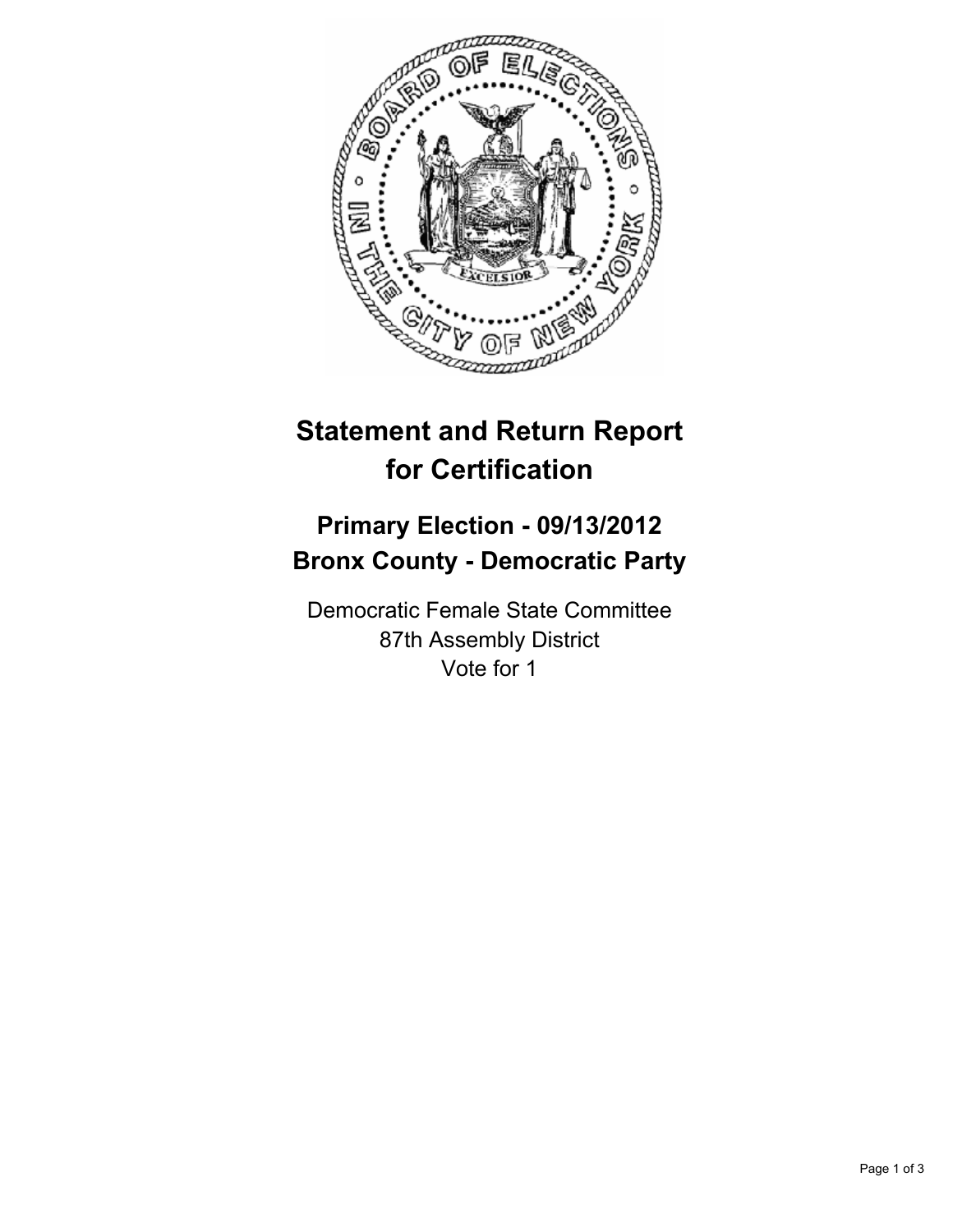

## **Assembly District 87**

| <b>PUBLIC COUNTER</b>                                    | 4,139        |
|----------------------------------------------------------|--------------|
| <b>EMERGENCY</b>                                         | 2            |
| ABSENTEE/MILITARY                                        | 101          |
| <b>FEDERAL</b>                                           | 0            |
| SPECIAL PRESIDENTIAL                                     | $\mathbf{0}$ |
| <b>AFFIDAVIT</b>                                         | 157          |
| <b>Total Ballots</b>                                     | 4,399        |
| Less - Inapplicable Federal/Special Presidential Ballots | 0            |
| <b>Total Applicable Ballots</b>                          | 4,399        |
| <b>BARBARA BROWN</b>                                     | 2,379        |
| RAMONA LAWS                                              | 798          |
| EDITH CERRONE (WRITE-IN)                                 | 1            |
| HORTENCIA MENDEZ (WRITE-IN)                              | 1            |
| JOVANKA CONERS (WRITE-IN)                                | 1            |
| ROSELYN JOHNSON (WRITE-IN)                               | 1            |
| UNATTRIBUTABLE WRITE-IN (WRITE-IN)                       | 3            |
| <b>Total Votes</b>                                       | 3,184        |
| Unrecorded                                               | 1,215        |